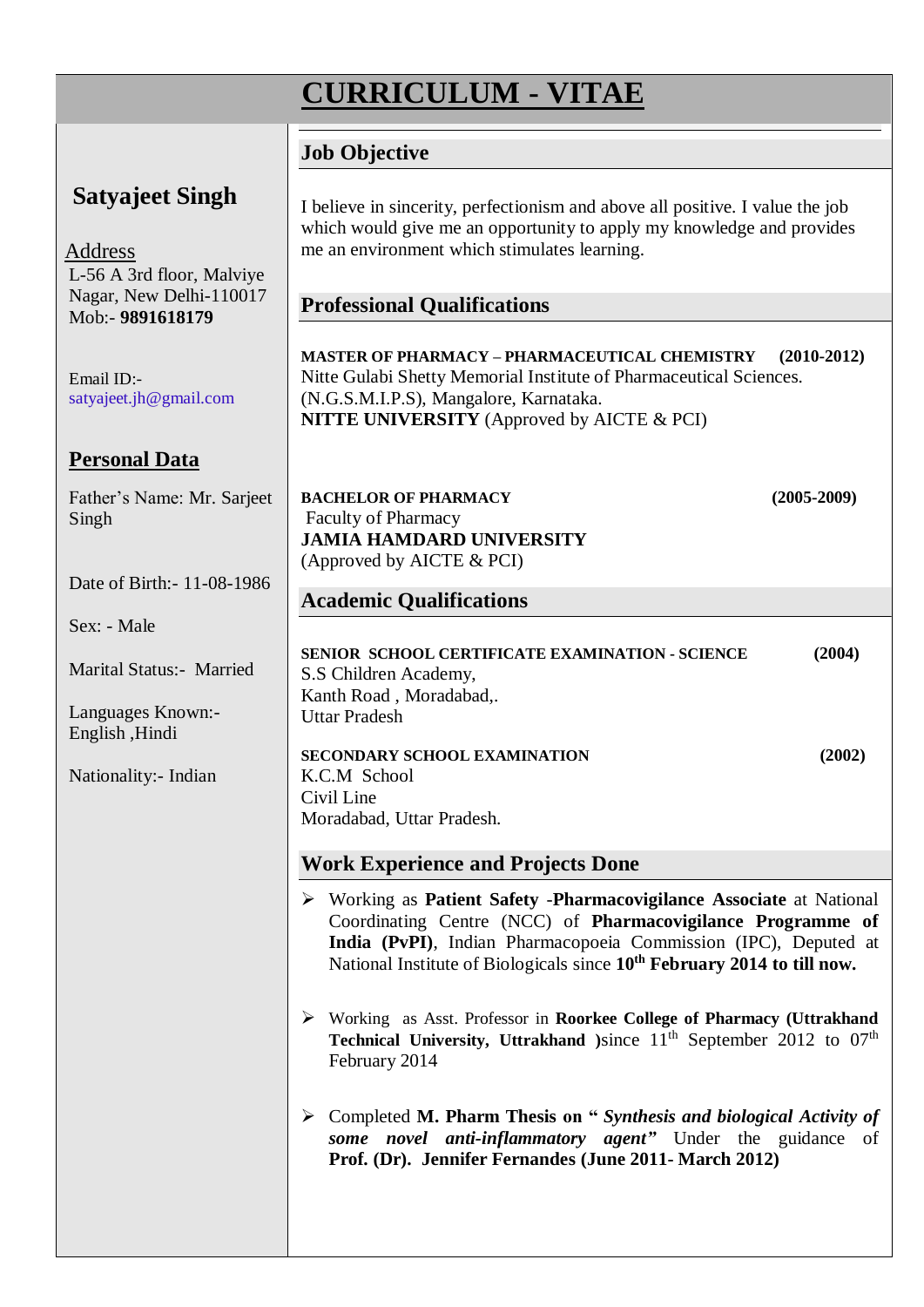|                                                            | <b>Roles and Responsibilities Performed Under</b><br><b>Pharmacovigilance Programme of India(PvPI)</b>                                                                                                                                                                                   |
|------------------------------------------------------------|------------------------------------------------------------------------------------------------------------------------------------------------------------------------------------------------------------------------------------------------------------------------------------------|
| <b>Memberships</b><br>Registered as<br>pharmacist at Delhi | $\triangleright$ Handling, review and case processing of reported Individual Case Safety<br>Reports (ICSRs)/ADR reports submitted to NCC-PvPI from different regional<br>Pharmacovigilance centres in India to ensure their completeness $\&$ quality.                                   |
| <b>Pharmacy</b><br>Council.                                | To perform Safety Data Entry of Adverse Drug Reaction/ Adverse Event<br>➤<br>reporting forms in the Vigiflow database (WHO Drug Safety Database).                                                                                                                                        |
| (Reg. No. 20654)                                           | Coding of drugs (suspected $\&$ concomitant drugs) and respected indication as<br>➤<br>per the list provided in WHO-Drug Dictionary (WHO- DD) of Vigiflow<br>software.                                                                                                                   |
| <b>Area of Interest</b>                                    | Coding of reported Adverse Drug Reaction/ Adverse Event terms in safety<br>➤<br>database of Vigiflow using WHO- Adverse Reaction Terminology (WHO-<br>ART).                                                                                                                              |
| Pharmacovigilance<br><b>Drug and Regulatory</b>            | To suggest the new Adverse Drug Reaction/ Adverse Event terms (which are<br>➤<br>not available in Vigiflow database).                                                                                                                                                                    |
| <b>Affairs</b>                                             | To suggest the new drug available in market (which are not available in<br>➤<br>Vigiflow database) along with the following details MA-holder, active<br>ingredients, strength, ATC code, indication, country obtained & suitable<br>reference to WHO Uppsala Monitoring Centre, Sweden. |
|                                                            | Assessment of case reports for seriousness, causality and expectedness.<br>➤                                                                                                                                                                                                             |
|                                                            | To report the Serious ADR's (e.g. case of Death, Congenital Anomaly etc.).<br>➤                                                                                                                                                                                                          |
|                                                            | To perform the "Signal" detection by using Vigilyze, a newly launched<br>➤<br>software by WHO Uppsala Monitoring Centre, Sweden for signal detection.                                                                                                                                    |
|                                                            | $\triangleright$ Case narrative writing of the reported Individual Case Safety Reports (ICSRs)                                                                                                                                                                                           |
|                                                            | Performing quality review and checking cases for discrepancies or any errors<br>➤<br>related to onset date of reactions, administration date of suspected medication,<br>patient initials & Primary source details etc.                                                                  |
|                                                            | > To interact directly with Clinical Pharmacologist and Pharmacovigilance<br>Associates of ADR monitoring centers to solve case related issues and queries.                                                                                                                              |
|                                                            | $\triangleright$ Forwarding of ADR reports to the Global PV Database managed by WHO<br>Uppsala Monitoring Centre in Sweden.                                                                                                                                                              |
|                                                            | To resolve the queries of reports reverted by the UMC and then recommit them.<br>➤                                                                                                                                                                                                       |
|                                                            | Also assist the editorial team of PvPI in preparing newsletters, guidance<br>➤<br>documents & SOP's.                                                                                                                                                                                     |
|                                                            | To prepare Daily Progress Report of allotted ADR Monitoring Centers<br>➤<br>(AMC's) on monthly basis.                                                                                                                                                                                    |
|                                                            | To generate electronic print outs of reports committed to Uppsala Monitoring<br>➤<br>Centre in Sweden (UMC) for NCC-PvPI records.                                                                                                                                                        |
|                                                            | To maintain the records of committed $\&$ reverted reports (ICSR's) in MS Excel.<br>➤                                                                                                                                                                                                    |
|                                                            | To perform routine searches and assessments of published medical and<br>➤<br>scientific literature for identification of drug safety data                                                                                                                                                |
|                                                            | To perform the above roles in compliance with the PvPI SOP's, various ICH<br>➤<br>Pharmacovigilance guidelines & other regulatory requirements.                                                                                                                                          |
|                                                            |                                                                                                                                                                                                                                                                                          |
|                                                            |                                                                                                                                                                                                                                                                                          |
|                                                            |                                                                                                                                                                                                                                                                                          |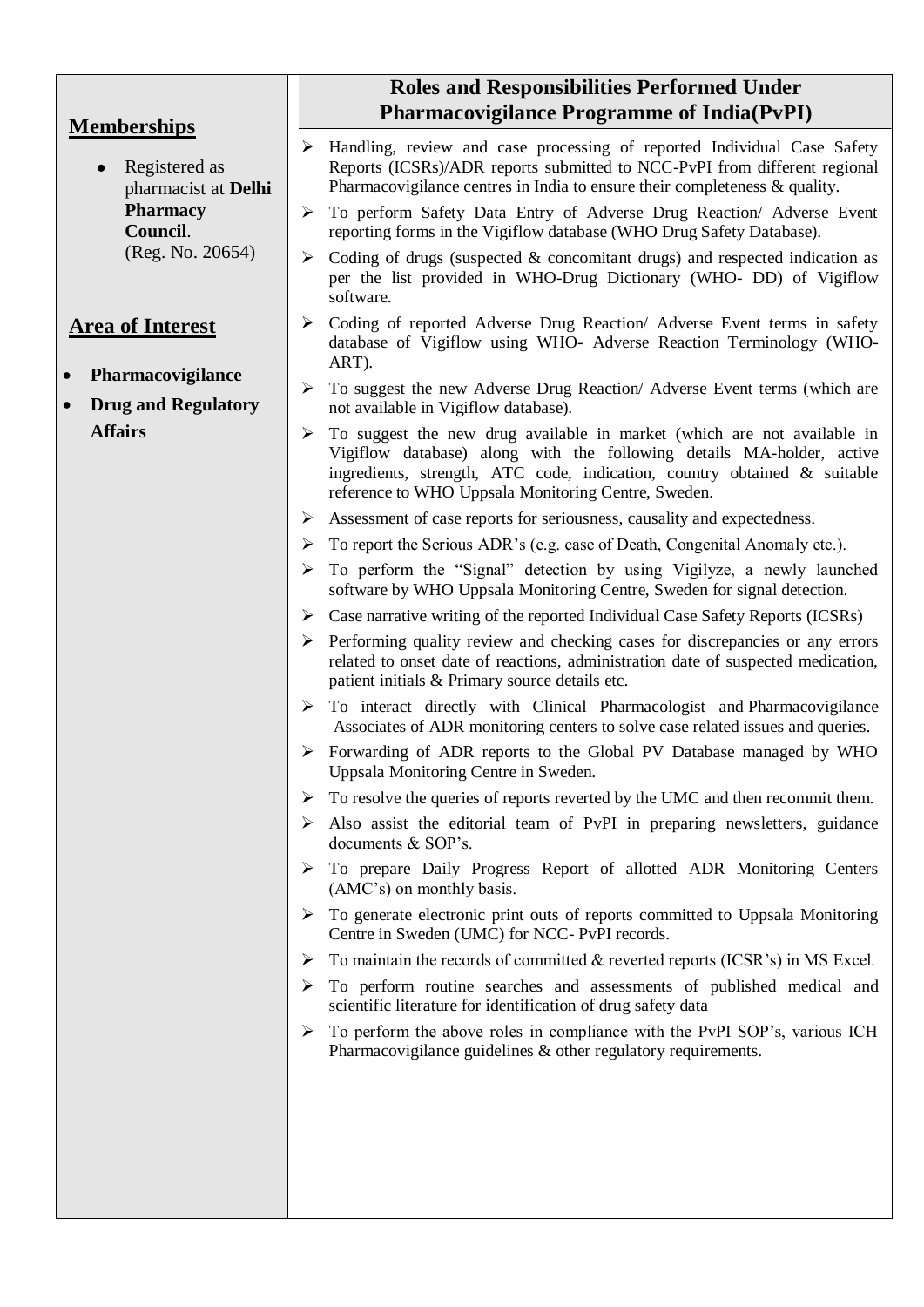# **Roles and Responsibilities Performed Under Haemovigilance Programme of India (HvPI)**

# **Personal Traits**

- Sincere
- Responsive
- Ambitious
- Do-it-Now attitude
- Quick learner
- Problem-solving nature
- Believe in team work

# **Computer Skills**

Well Familiar with Microsoft-office Tools– - MS WORD - EXCEL -POWER POINT **Chemsketch**,Graphpad prism software

Well Familiar with

- **Vigiflow Software**
- **Haemo-vigil Software**
- **AKS Software**

## **Instruments Handled**

- UV–Visible Spectrophotometer (Shimadzu)
- HPLC (Shimadzu)
- $\triangleright$  Collection, collation & analysis of Haemovigilance data.
- To perform Safety Data Entry of Adverse Transfusion Reaction reporting forms in the Haemo-Vigil (Software to collect and analyse HvPI data) database.
- $\triangleright$  Compilation of data and flagging major issues for deliberation by the Haemovigilance Advisory Committee.
- $\triangleright$  To monitor the functioning of the Centers under Haemovigilance Programme of India & quality of the data received from the Centers under HvPI.
- Assessment of case reports for seriousness, causality and expectedness.
- To interact directly with Clinicians and Technical Associates of Adverse Transfusion Reaction monitoring centers to solve case related issues and queries.
	- $\triangleright$  Review completeness, quality check, causality assessment.
	- Assist the editorial team of HvPI in Preparation of SOPs, Guidance Documents and Training Manuals e.g. Software Manual etc.
- Providing training and feedback to the Centers under HvPI.
- Also assist the editorial team of HvPI in publication of Haemovigilance Newsletter.

## **Roles and Responsibilities Performed Under Drug Survey – To Study the Extent of Problems of Spurious and Not of Standard Quality Drugs in the Country(2014-2016)**

- Assisted members of Drugs Survey Software Development Team in developing indigenous AKS Drugs Survey software for online transmission of the report w.r.t drugs sample drawn from the field to NIB, and drugs samples to be forwarded to the laboratories.
- Assisted in Preparation of Document under Drugs Survey.
- Assisted in organizing a pilot field study to validate (a) The statistical design methodology prepared by Statistical Design Committee (b) AKS Drugs Survey Software was conducted from 6-9th January 2015 in Delhi & in National Capital Region i.e. Haryana and Uttar Pradesh involving the State Drugs Inspectors from Delhi, Haryana, Uttar Pradesh and Punjab besides CDSCO.
- Assisted in organizing Training for Trainers on 19-20th January 2015 at National Institute of Biologicals, NOIDA. A total of 54 trainers were trained drawn from all across the country comprising of 27 Senior Drugs Control Officers and 27 representatives from NGOs/ Pharmacy Council of India.
- Assisted in organizing a Training for Trainees Programme under Drugs Survey held in 28 training centers identified all across the country from 24th Feb -27th Feb 2015 which was followed by the initiation of Drugs Survey on 6th April, 2015 all across the country.
- Assisted in Receipt and Dispatch of drugs samples collected under Drugs Survey to various Central/State Drugs Testing Laboratories.
- Assisted in Compilation of Drugs Test & Analysis Reports received/receiving from various Central/State Drugs Testing Laboratories
- Assisted in Compilation of Drugs Survey Report.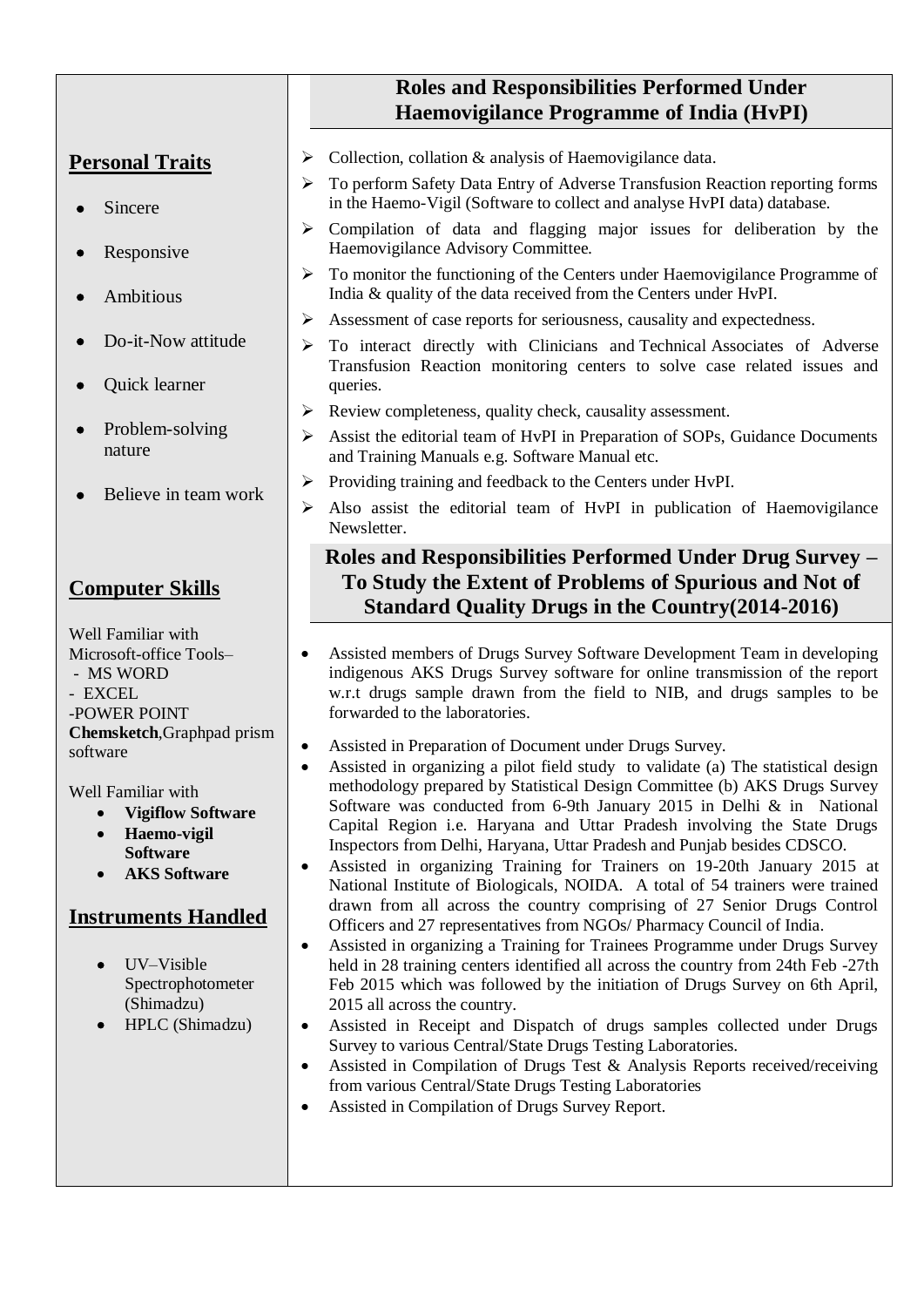#### **Scientific Conferences**

- Editorial Board Member (APCT Journal)
- Editorial Board Member (IJPPS Journal)
- Editorial Board Member (IJRAP Journal)
- **"Training Programme on Pharmacovigilance & Causality Assessment"** held at Indian Pharmacopoeia Commission (**IPC),** Ghaziabad, 8th February -10th February, 2014.
- **"CME on Haemovigilance Programme of India (HvPI)"** held at **Bhopal Memorial Hospital & Research Centre,** Bhopal, Madhya Pradesh, 08th August, 2014.
- **"CME on Haemovigilance Programme of India (HvPI)"** held at **Government Medical College, Tanda, Himachal Pradesh, 16<sup>th</sup> May, 2014.**
- **"CME on Haemovigilance Programme of India (HvPI)"** held at **GMCH,** Chandigarh, 26<sup>th</sup> April, 2014.
- **"Second International Conference of Pharmacoeconomics & Outcomes**  research" held at India Habitat Centre, Delhi, 09<sup>th</sup> – 10<sup>th</sup>, October, 2013.
- **"CME on Haemovigilance Programme of India (HvPI)"** held at **AIIMS,** New Delhi,  $07<sup>th</sup>$  May,  $2013$ .
- Attended **One Day Workshop** on "Analytical techniques for the identification of formulations, isolated compounds and synthesized derivatives"held Bundelkhand University ,Jhansi (U.P)**,17 Mar 2011**
- Attended **National level technical symposium** on "Novel concepts in pharmaceutical research" held at NGSM Institute of Pharmaceutical Sciences, Mangalore,**16-17 Jul 2010**
- Attended seminar on **'Conservation of Medicinal Plants and Preservation of Traditional Plant Knowledge Base'** organized by ICMR and NITTE **UNIVERSITY**

### **Research Publication**

- Review on Haemovigilance Practice In India in World Journal of Pharmacy and Pharmaceutical Science Volume 4, Issue 12, 350-357
- Review on Pharmacovigilance in World Journal of Pharmacy and Pharmaceutical Science Volume 4, Issue 6, 266-275
- Synthesis, Analgesic and Anti-inflammatory and Antimicrobial Activity of some Novel Carboxamide Derivatives of Naproxen in World Journal of Pharmacy and Pharmaceutical Science Volume 3, Issue 2, 2026-2034.
- New method to estimate Rizatriptan in bulk and pharmaceutical formulation by using colorimatric method. International journal of pharmaceutical &chemical science.vol-2,issue-2, 2013.
- Synthesis, Analgesic and Anti-inflammatory Activity of Some Novel Derivatives of Naproxen, Research Journal of Pharmacy and Technology Volume 07, Issue 06, June 2014 PG(631)
- [Review on Sustained Release Matrix Formulations.](http://media.wix.com/ugd/5ccba3_ca199cc2042a3609fd519b7c39da9f44.pdf) International Journal of Pharmacy and Integrated Life Sciences, V1-(I3) PG(1-15)
- [Review on Antidepressant Activity In Behavioral Models.](http://media.wix.com/ugd/5ccba3_29f53675ddbe8757942493658728e650.pdf) International Journal of Pharmacy and Integrated Life Sciences .V1-(I3) PG(16-29)
- In vitro antimicrobial activity of colebrookea oppositifolia leaf**.** International Journal of Pharmacy and Integrated Life Sciences. Vol:1(4) March 2013